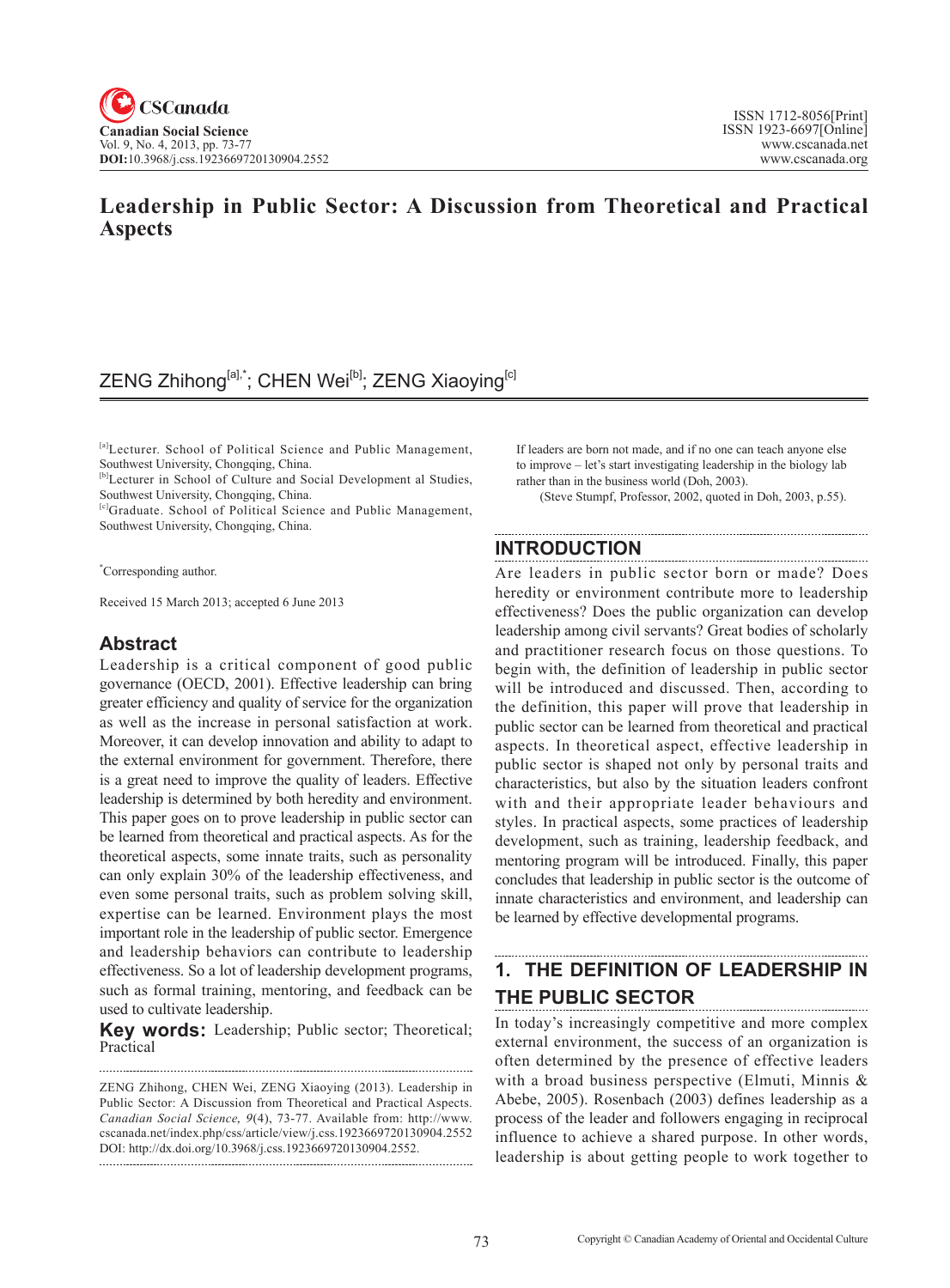make things happen that might not otherwise occur, or to prevent things from happening that would ordinarily take place. How to cultivate more public officials who can draw others into high spirits of public service geared to the needs of contemporary society, and thereby provide better services to government and citizens (OECD, 2001)? Administrative leadership is the process of providing the results required by authorized processes in an efficient, effective, and legal manner; a process of developing/supporting followers who provide the results; a process of the organization' s adjusting to its environment, especially to the macro-level changes necessary, and realigning the culture as appropriate (Montgomery Van Wart, 2003). So, to conclude, leadership in public sector is a group concept, a process of affecting, a power of public spirit, a movement to common goals, and a direction to organisation development.

# **2. LEADERSHIP CAN BE LEARNED ----- FROM THEORETICAL ASPECTS**

A historical review on the theoretical and empirical literature dealing with the concept of leadership reveals a variety of approaches that have developed over the years (Schmid, 2006). One of the approaches, which prevailed in the literature from 1930 to 1950, was the traits approach (Kirkpatrick & Locke, 1991; Zaccaro, 2007). This approach focused on personal attributes of leaders, assuming that leaders are born rather than made (Schmid, 2006). Kirkpatrick & Locke (1991) also argue that there are some traits that make leaders different from non-leaders, such as height, weight, and physique are heavily dependent on heredity, whereas others such as knowledge of the industry are dependent on experience and learning. Zaccaro et al. (2004) define leader's traits as relatively coherent and integrated patterns of personal characteristics, reflecting a range of individual differences that foster consistent leadership effectiveness across a variety of group and organizational situations.

#### **3. INNATE CHARACTERS ARE NOT THE POINT**

The innate trait most frequently mentioned in the literatures is the personality (Andersen, 2006; De Hooghi, 2005). There are streams of researches examine the relationship between the personality and the leadership effectiveness. Andersen states (2005) that the relationship between personality traits and leader behaviour exists, as there is a relationship in general between personality and behaviour for all individuals and all professions. And De Hoogh et al. also argue (2005) that subordinates evaluations of charismatic leader behaviour can be positively related to perceived effectiveness only under dynamic work conditions. This finding is consistent with other researches that find charismatic leadership is likely to be more effective under conditions of challenge and change (e.g., Howell & Avolio, 1993; Shamir & Howell, 1999), or under conditions of high environmental uncertainty (Waldman et al., 2001).

Kirkpatrick and Locke (1991) contend that character as a leadership attribute consists of six elements: drive, desire to lead, honesty and integrity, self-confidence, cognitive ability, and knowledge of business. Zaccaro (2007) argue in his latest research that qualities which distinguish leaders from non-leaders are far ranging and include not only personality attributes but also motives, values, cognitive abilities, social and problem solving skills, and expertise. Cognitive abilities, personality and motives as well as values belong to distal attributes, while social appraisal skills, problem solving skills and expertise and tacit knowledge belong to proximal attributes (Zaccaro et al., 2004).

Plomin and Daniels (1987, p. 1, cited in Avolio, 2007) suggested that behavioural-genetics research shows that genetic differences among individuals can not explain more than half of the variance for complex traits. Many scholars agree that although there are some natural talents beneficial in leadership effectiveness, other significant aspects of knowledge, skills and abilities that make up an effective leader can be learned (Rosenbach, 2003; Doh, 2003; Connaughton et al., 2003; Avolio, 2007). Evidence from behavioural genetics leadership research suggests that 30% of the variance in leadership style and appearance can be accounted for by genetic predispositions, while the remaining variance can be attributed to non-shared environmental influences such as individuals exposed to varying opportunities for leadership development (Arvey, et al., 2006; Taggar et al., 1999). Zaccaro et al. (2006) agree with this opinion, they state that the timing of assignments, relative to emerging leader performance requirements, also will determine their efficiency in shaping the development of particular leader traits.

Actually, among the traits researches this paper has mentioned before, Kirpatrick and Locke in 1991 have pointed out that the cognitive ability, the desire to lead and the drive is either hard to learn or difficult to judge. However, the knowledge of the industry and selfconfidence can be developed through experience and training, and honesty is also something can change in the formal organizational culture (Kirpatrick & Locke, 1991). Day (2000) and Zaccaro et al. also show (2006) that proximal attributes are more flexible and susceptible to continuous and systematic intervention.

# **4. SITUATION PLAYS A ROLE IN LEADERSHIP EMERGENCE**

It seems reasonable to suggest that traits interact with the situation and, therefore, that the relationship between one's traits and leadership emergence will vary as a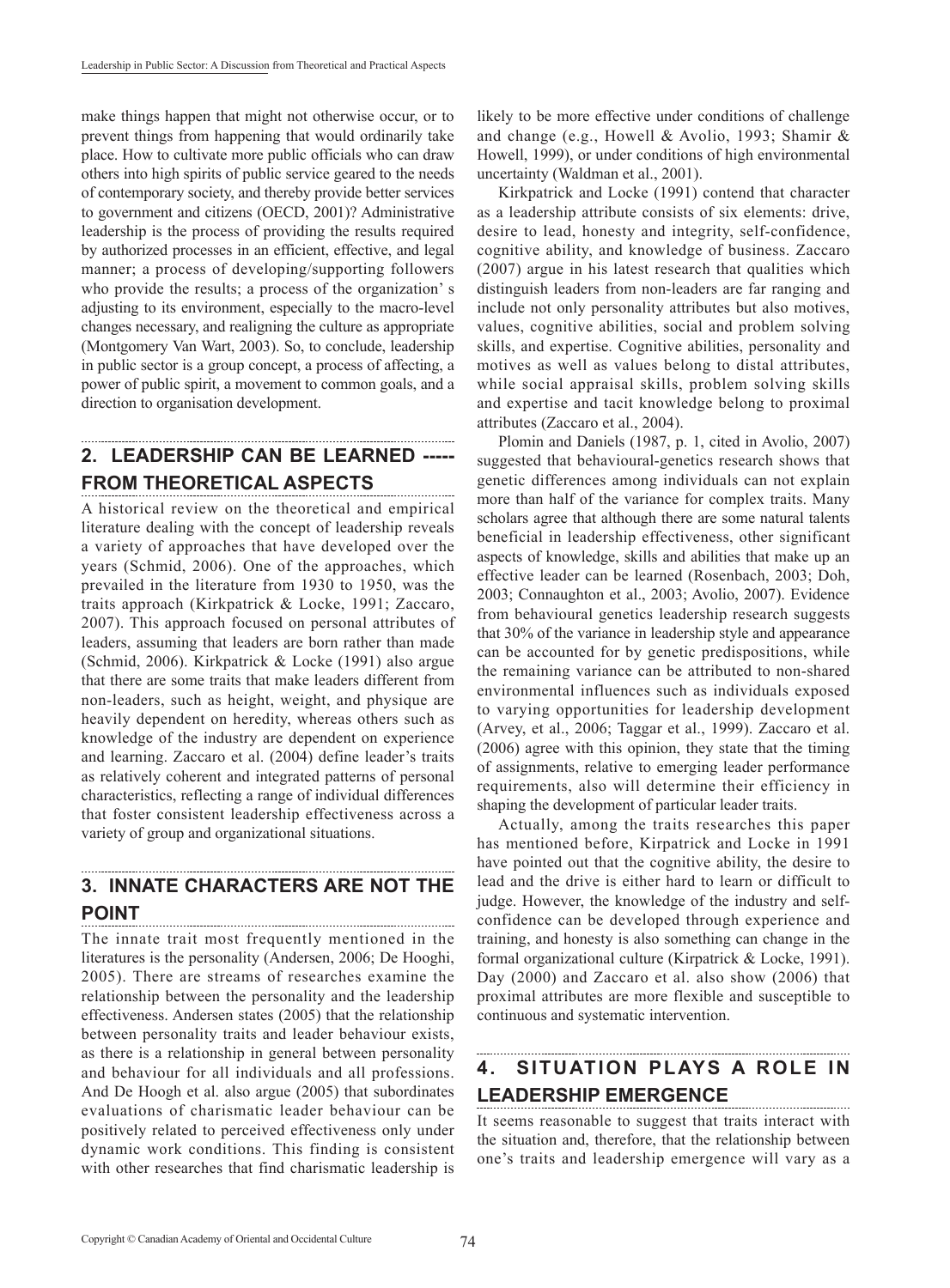consequence of the nature of the situation (Avolio, 2005; Vroom & Jago, 2007). In contrast with the little empirical evidence relate leadership emergence with individual dispositions leaders, there are certain types of events can trigger leadership emergence and cultivate its development (Avolio, 2005; Avolio et al., 2004). For example, Banmrind shows (1991) that children who were exposed to an authoritarian parenting style and were shown later in life to have higher achievement orientation, selfconfidence, internal locus of control, and self-efficacy. In sum of many leadership literatures, there appears to be some consensus that not all traits are fixed with regard to their impact on leadership development, emergence, and success (Avolio, 2005). Moreover, traits themselves may evolve over time and change depending on the dynamic exchange between the leader, follower, and environment (Avolio, 2005; Vroom & Jago, 2007; Zaccaro, 2007). So, traits, including the innate characteristics, such as personality, cognitive ability, are not either/or but a matter of degree in shaping leadership effectiveness, emergence, and development (Avolio, 2005).

Leadership was assumed to be a general personal trait independent of the context in which the leadership was performed (Vroom & Jago, 2007). Many years ago, Cronbach (1957, cited in Vroom & Jago, 2007) identified two distinct disciplines of psychology. One of these, represented by experimental and social psychology, was concerned with the effects of external events on behaviour. The second was concerned with measurement of individual differences. Neither discipline was capable of explaining behaviour by itself. People, including leaders, are affected by their environment as well as by fairly stable characteristics that predispose them to certain kinds of behaviour.

In all, leadership is potentially influenced not only by the leaders' dispositions but also by the situations that leaders confront. For example, leadership skills and expertise are likely to be more closely bound and constrained by situational requirements, especially in crisis. Individuals with particular kinds of skills and expertise can, indeed, be leaders in one situation but not in others that require very different knowledge and technical skill sets (Dubrin, 2007). So, leadership's emergence is the outcome of certain traits and situation.

So, from the theoretical aspects, leadership in public sector can be learned. First, although some personal traits are quite difficult to change, proximal traits of leaders, such as problem-solving skills and social-appraisal skill can be learned; Second, the significance of leadership appearance depends on the environmental factors, in which individuals can cultivate the appropriate behaviours and demanding ability of leadership.

However, if leadership can be learned, how could it be learned in the practices? The following paper will discuss leadership learning process from practical perspective.

### **5. LEADERSHIP CAN BE LEARNED ------ FROM PRACTICAL PERSPECTIVE**

Traits theory and situation theory besides, there is another theory ------ leadership behaviour or leadership style theory which is broadly applied in leadership development programs (Arvonen & Ekvall, 1999). One of the popular streams in behaviour theory is universality theory (Avolio, 2007; Vroom & Jago, 2007). The spokesmen of this theory describe leadership behaviour in the two broad dimensions emanating from Ohio and Michigan leadership research programs; orientation towards employees and relations and towards production, task and structure (Arvonen & Ekvall, 1999).The standpoint of the universality theories is that the leaders who are high in both relation and task-orientation are effective (Vroom & Jago, 2007). This theory also argues that leaders' personal traits can not explain leadership effectiveness, and appropriate leader behaviour, such as leadership style which are suitable in the situation; they can also determine leadership effectiveness (Avolio, 2007). So, according to this theory, some behaviours of leaders which are vital for leadership effectiveness can be learned by leadership development programs.

Also, Jay Conger, a professor in the London Business School points out the leadership mainly comprises of three elements: skills, perspectives, and dispositions (Doh, 2003). According to him, leadership education can possibly help teach important leadership skills and perhaps perspectives like effective oral and written communicational skills (Doh, 2003). Furthermore, the survey results from over 500 senior learning professionals indicate that leadership and development are among the top training priorities among U.S. profitable or nonprofitable governmental organizations, with the need for experienced managers increasingly recognized as urgent (Hall, 2005). This is why Academic units are all interested in leadership development programs.

However, there are many studies find that some aspects of leadership are part of innate qualities and hence cannot be effectively acquired through formal teaching (Doh, 2003). For example, some tacit dimensions of leadership involve different processes to gain commitment to a strategy and vision, or the ability of empowering employees by building relationships and demonstrating confidence with humility that can never be effectively addressed by formal classroom training (Elmuti, Minnis & Abebe, 2005). While Doh (2003) and Gosling and Mintzberg (2004) state that this kind of leadership development can be acquired only through practical experiences like case studies and job training. Taggar et al. argue that (1999) cognitive ability is often regarded as a skill (something that has been acquired) rather than a personality (inborn) trait in leadership research. Furthermore, most educators agreed that individual personality traits provided at least part of the basis upon which leadership skills are built, and such characteristics reach stability by adolescence (Doh, 2003).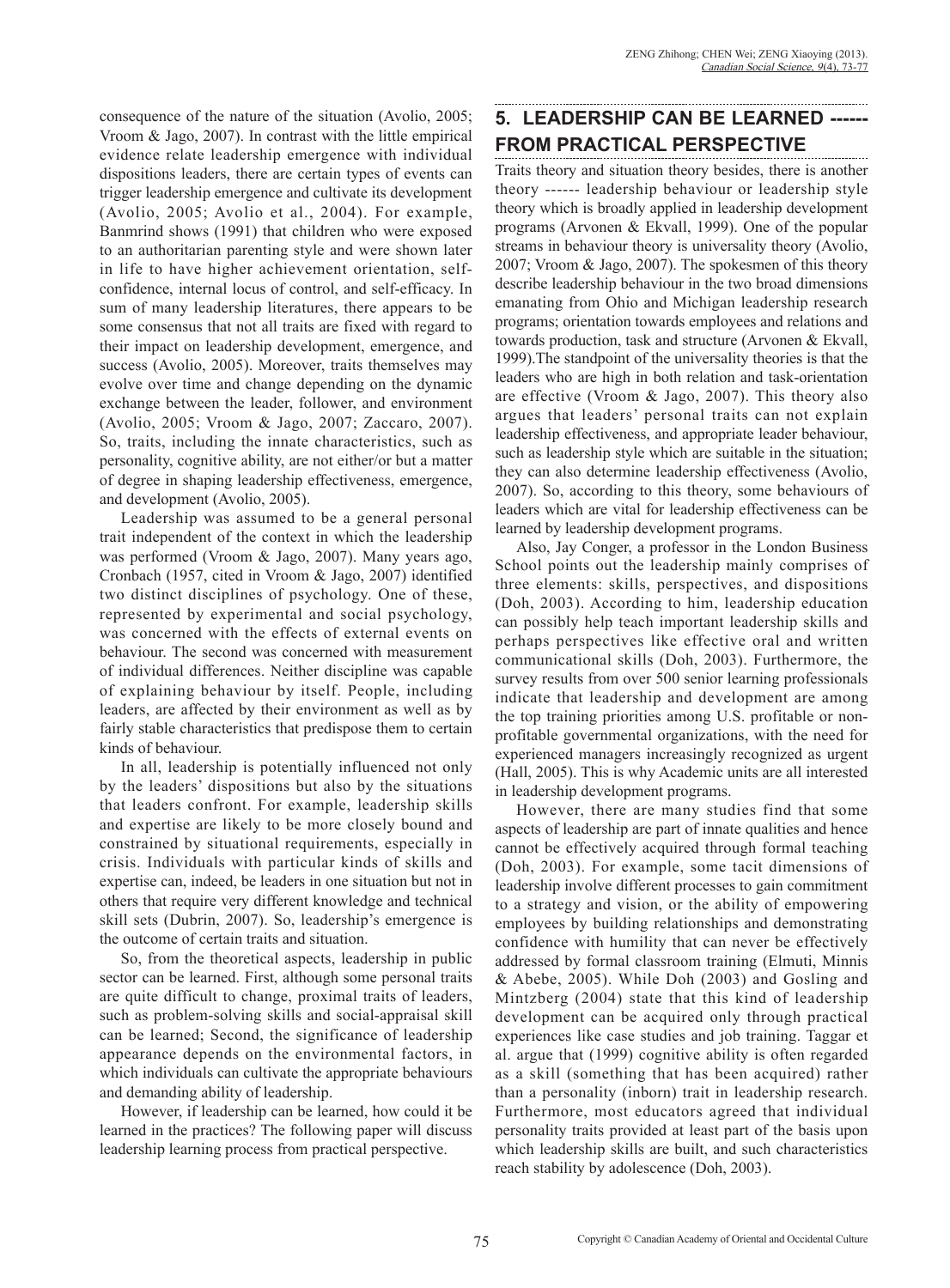Most educators of leadership development programs have similar perspectives on what they think as major ingredients of an effective leadership education (Elmuti, Minnis & Abebe, 2005). They suggest particular skills that can be well taught in order to cultivate potential leaders. A program that is highly practical and uses techniques such as coaching, training and mentoring is likely to be effective leadership education (Gosling & Mintzberg, 2004; Blass & Ferris, 2007). Others believe that skills such as analytical, communication (both oral and written), and problem-solving can be successfully developed in a formal leadership training (Allio, 2005; Elmuti, Minnis & Abebe, 2005). Political skill is shaped by mentoring and contextual learning experiences, which, in turn, affect the flexibility needed for making favourable impressions on others, adaptation, and fit (Blass & Ferris, 2007).

Dubrin states (2007) that through effective education, experience and mentoring, combined with feedback and evaluation, leadership can be developed. His opinion was consistent with that of Elmuti et al. (2005), and they demonstrate that in the dynamic business environment, a multi-stage model built on the fundamental knowledge and skills to develop more relevant leadership skills such as conceptual, interpersonal and practical skills should be used. So, they put much emphasis on coaching, mentoring and on-the-job training as tools for leadership development (2005). Furthermore, effective leadership development programs should not only includes practical business skills, but also involves in-depth training on inter-personal and conceptual skills (Elmuti et al., 2005). Students need to be well prepared to be transformational leaders that can effectively deliver the vision and mission to their followers in an organization (Stone et al., 2004). In addition, leadership education should particularly integrate ethical education in every facet of the training process and a global perspective should be adopted in leadership education (Elmuti et al., 2005).

Allio argues (2005) there are three essential steps for effective leadership development programs: to select the right candidates, which is also supported by Sansone and Schreiber-Abshire (2006), to create learning challenges, and to provide mentoring. Evidence suggests that the most effective leadership programs will focus on building self-knowledge and skills in rhetoric and critical thinking (Allio, 2005).

### **CONCLUSION**

So, leadership in public sector is neither born nor learned. The most sensible answer is that the traits, ability, motives, and characteristics required by leadership effectiveness are caused by a combination of heredity and environment (Dubrin, 2007). Although there are some useful innate attributes that are easily associated with leaders, they can not explain why he is a leader in this situation but not a leader in that situation, and they can only account for the small part of different personal

behaviours. So, this paper states that the situation or environment plays an even more important role in the emergence and formulation of leadership. Furthermore, a part of leadership qualities can be successfully acquired (Rosenbach, 2003; Doh, 2003; Connaughton et al., 2003), such as the expertise knowledge, the skill for communication and self-control. So, leadership is partly innate, partly learned. This paper finally discusses many useful ways for leadership development in contemporary leadership literature, such as careful selection, on-the-job training, mentoring program, and effective feedback. All in all, leadership is the combination of innate and learned characteristics; environment and leadership development program both play very important roles in the formation of effective leadership ability and behaviour.

### **REFERENCES**

Allio, R. J. (2005). Leadership development: Teaching versus learning. *Management Decision*, *43*(7/8), 1071-1077.

- Andersen, J. A. (2006). Leadership, personality and effectiveness. *The Journal of Socio-Economics*, *35*(6), 1078-1091.
- Arvey, R. D., Rotundo, M., Johnson, W., Zhang, Z., & McGue, M. (2006). The determinants of leadership role occupancy: Genetic and personality factors. *Leadership Quarterly*, *17*(1), 1-20.
- Arvonen, J., & Ekvall, G. (1999). Effective leadership style: Both universal and contingent. *Creativity and Innovation Management*, *8*(4), 242-251.
- Avolio, B. J. (2005). *Leadership development in balance: Made/ born.* Mahwah, NJ: Lawrence Erlbaum Associates Inc..
- Avolio, B. J. (2007). Promoting more integrative strategies for leadership theory-building. *American Psychologist*, *62*(1), 25-33.
- Avolio, B. J., Gardner, W. L., Walumbwa, F. O., Luthans, F., & May, D. R. (2004). Unlocking the mask: A look at the process by which authentic leaders impact follower attitudes and behaviors. *The Leadership Quarterly*, *15*(6), 801-823.
- Bass, B. M. (1995). Concepts of leadership. In Pierce, J. L. & Newstrom, J. W. (Eds.). *Leaders & the leadership process: Readings, self-assessments & applications*. Homewood, IL: Austen Press.
- Baumrind, D. (1991). The influence of parenting style on adolescent competence and substance use. *The Journal of Early Adolescence*, *11*(1), 56-95. DOI:10. 1177/0272431691111004
- Blass, F. R., & Ferris, G, R. (2007). Leader reputation: The role of mentoring, political skill, contectual learning, and adaptation. *Human Resource Management*, *46*(1), 5-19. DOI:10. 1002/hrm.20142
- Connaughton, S., Lawrence, F., & Ruben, B. (2003). Leadership development as a systematic and multidisciplinary enterprise. *Journal of Education for Business*, *79*(1), 46-51.
- Day, D. V. (2000). Leadership development: A review in context. *Leadership Quarterly*, *11*(4), 581-613. DOI:10. 1016/S1048- 9843(00)00061-8